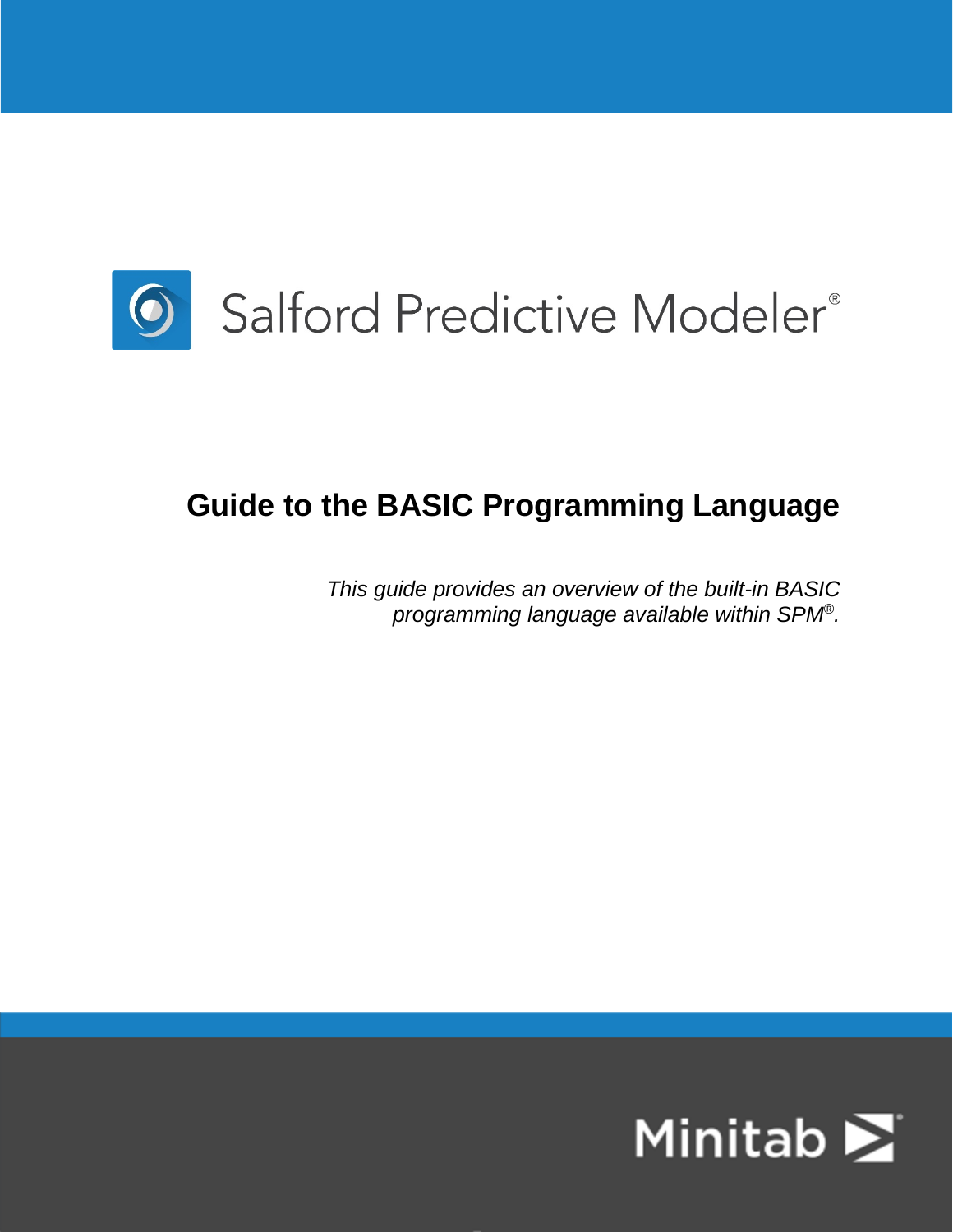© 2018 by Minitab Inc. All rights reserved.

Minitab®, SPM®, SPM Salford Predictive Modeler®, Salford Predictive Modeler®, Random Forests®, CART®, TreeNet®, MARS®, RuleLearner®, and the Minitab logo are registered trademarks of Minitab, Inc. in the United States and other countries. Additional trademarks of Minitab, Inc. can be found at [www.minitab.com.](www.minitab.com) All other marks referenced remain the property of their respective owners.

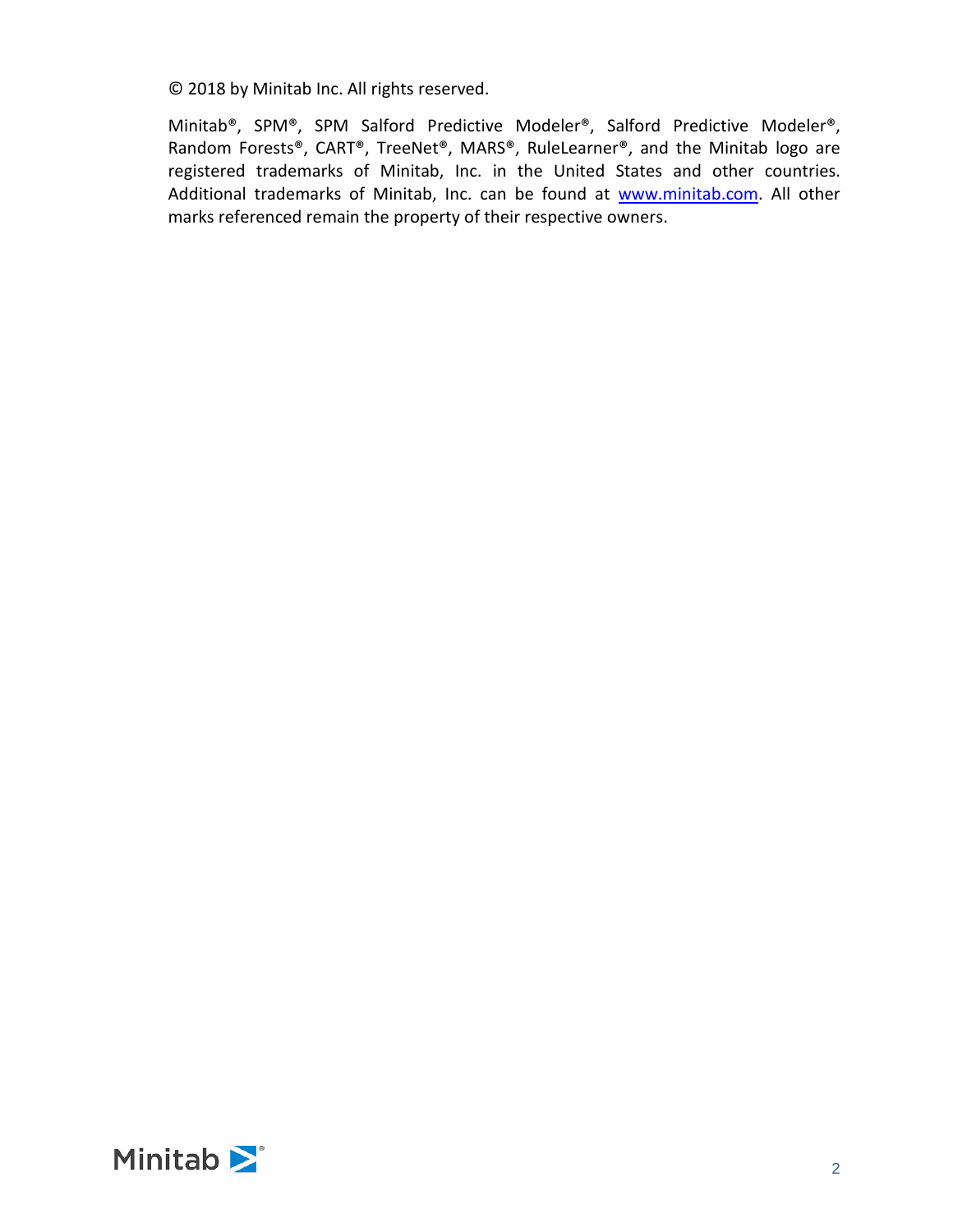## **BASIC Programming Language**

Salford Predictive Modeler® (SPM) contains an integrated implementation of a complete BASIC programming language for transforming variables, creating new variables, filtering cases, and database programming. Because the programming language is directly accessible anywhere in SPM, you can perform a number of database management functions without invoking the data step of another program.

The BASIC transformation language allows you to modify your input files on the fly while you are in an analysis session. Permanent copies of your changed data can be obtained with the RUN command, which does no modeling. BASIC statements are applied to the data as they are read from your dataset and before any modeling takes place, allowing variables created or modified by BASIC to be used in the same manner as unmodified variables on the input dataset.

Although this integrated version of BASIC is much more powerful than the simple variable transformation functions sometimes found in other statistical procedures, it is not meant to be a replacement for more comprehensive data steps found in statistics packages in general use. At present, integrated BASIC does not permit the merging or appending of multiple files, nor does it allow processing across observations. In SPM the programming work space for BASIC is limited and is intended for on-the-fly data modifications of 20 to 40 lines of code. For more complex or extensive data manipulation, we recommend you use your preferred database management software.

The remaining BASIC help topics describe what you can do with BASIC and provide simple examples to get you started. The BASIC help topics provide formal technical definitions of the syntax.

## **Getting Started with BASIC Programming Language**

Your BASIC program will normally consist of a series of statements that all begin with a "%" sign. (The "%" sign can be omitted inside a "DATA block" described later.) These statements could comprise simple assignment statements that define new variables, conditional statements that delete selected cases, iterative loops that repeatedly execute a block of statements, and complex programs with the flow control provided by GOTO statements and line numbers. Thus, somewhere before a model analysis command such as CART GO, STATS or RUN, you might type:

% LET BESTMAN = WINNER

```
% IF MONTH=8 THEN LET GAMES = BEGIN
% ELSE IF MONTH>8 LET GAMES = ENDED
% LET ABODE = LOG (CABIN)
% DIM COLORS(10)
% FOR I= 1 TO 10 STEP 2
EIT COLORS(I) = Y * I% NEXT
% IF SEX$="MALE" THEN DELETE
```
The % symbol appears only once at the beginning of each line of BASIC code; it should not be repeated anywhere else on the line. You can leave a space after the % symbol or you can start typing immediately; BASIC will accept your code either way.

Our programming language uses standard statements found in many dialects of BASIC.

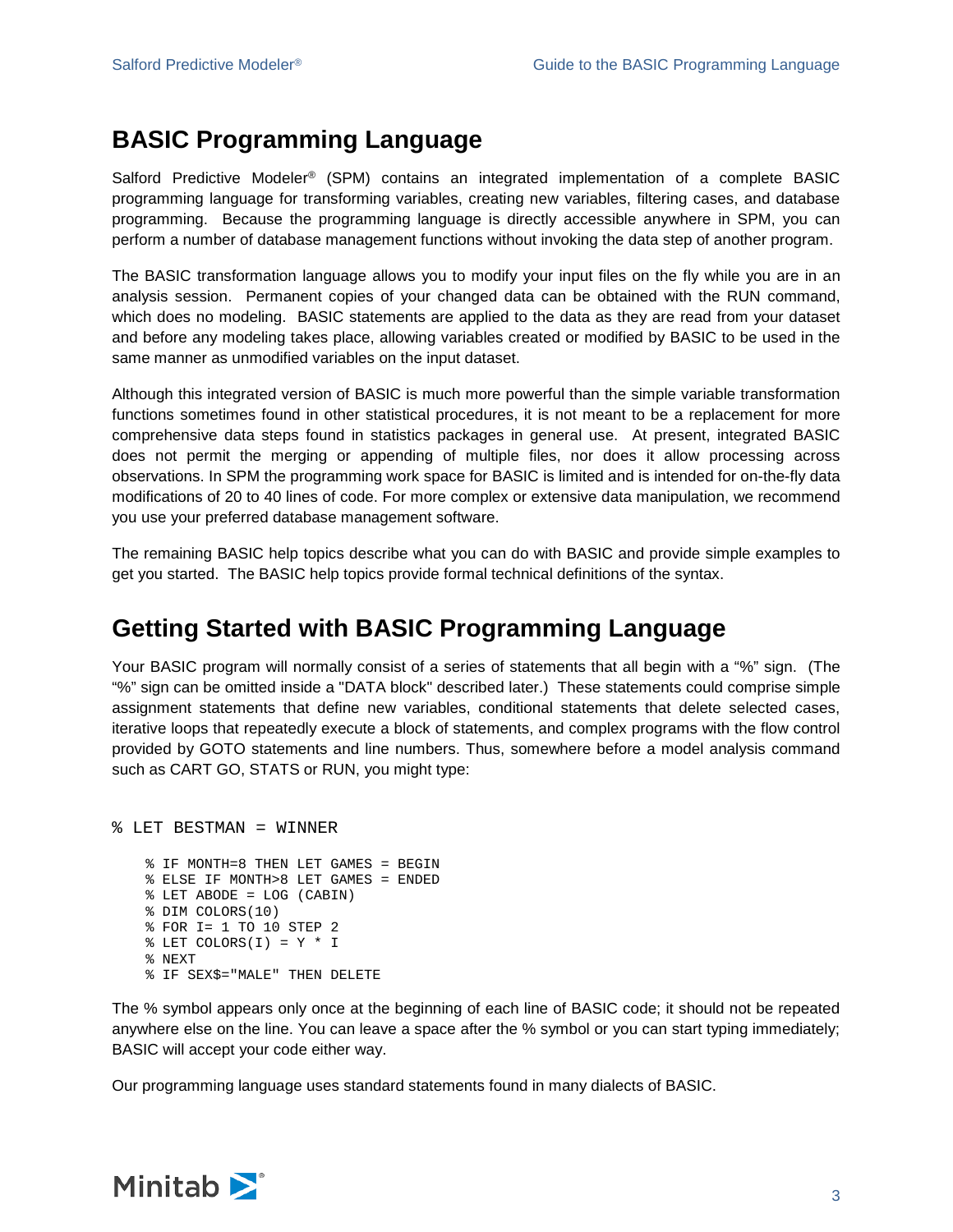## **BASIC: Overview of BASIC Components**

## **LET**

Assigns a value to a variable. The form of the statement is:

% LET variable = expression

### **IF...THEN**

Evaluates a condition, and if it is true, executes the statement following the THEN. The form is:

% IF condition THEN statement

### **ELSE**

Can immediately follow an IF...THEN statement to specify a statement to be executed when the preceding IF condition is false. The form is:

% IF condition THEN statement % ELSE statement

Alternatively, ELSE may be combined with other IF–THEN statements:

% IF condition THEN statement

% ELSE IF condition THEN statement % ELSE IF condition THEN statement % ELSE statement

## **FOR...NEXT**

Allows for the execution of the statements between the FOR statement and a subsequent NEXT statement as a block. The form of the simple FOR statement is:

% FOR

```
% statements
% NEXT
```
For example, you might execute a block of statements only if a condition is true, as in

%IF WINE=COUNTRY THEN FOR

```
%LET FIRST=CABERNET
%LET SECOND=RIESLING
%NEXT
```
When an index variable is specified on the FOR statement, the statements between the FOR and NEXT statements are looped through repeatedly while the index variable remains between its lower and upper bounds:

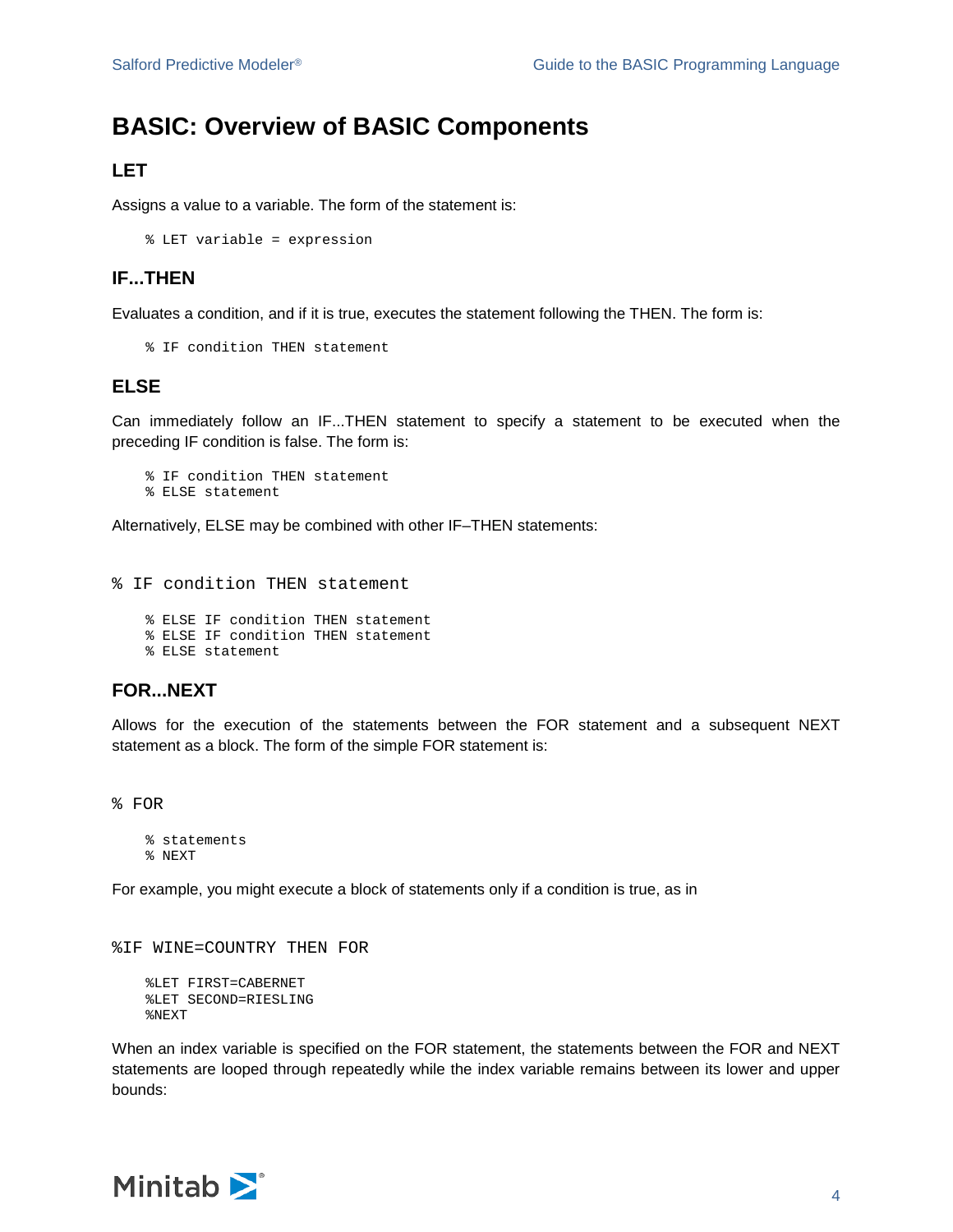```
% FOR [index variable and limits]
```

```
% statements
% NEXT
```
The index variable and limits form is:

```
%FOR I= start-number TO stop-number [ STEP = stepsize ]
```
where I is an integer index variable that is increased from *start-number* to *stop-number* in increments of *stepsize*. The statements in the block are processed first with I = start-number, then with I = *start-number* + *stepsize*, and repeated until I >=*stop-number*. If STEP=*stepsize* is omitted, the default is to step by 1. Nested FOR–NEXT loops are not allowed.

#### **DIM**

Creates an array of subscripted variables. For example, a set of five scores could be set up with:

```
% DIM SCORE(5)
```
This creates the variables SCORE(1), SCORE(2), –, SCORE(5).

The size of the array must be specified with a literal integer up to a maximum size of 99; variable names may not be used. You can use more than one DIM statement, but be careful not to create so many large arrays that you exceed the maximum number of variables allowed (currently 32000).

### **DELETE**

Deletes the current case from the data set.

#### **Operators**

The table below lists the operators that can be used in BASIC statement expressions. Operators are evaluated in the order they are listed in each row with one exception: a minus sign before a number (making it a negative number) is evaluated after exponentiation and before multiplication or division. The "<>" is the "not equal" operator.

| <b>Numeric Operators</b>    |      | $\Lambda$ | $\ast$ |               | - |
|-----------------------------|------|-----------|--------|---------------|---|
| <b>Relational Operators</b> |      | <=        |        | $\Rightarrow$ |   |
| Logical Operators           | AND. | ΩR        | NOT    |               |   |

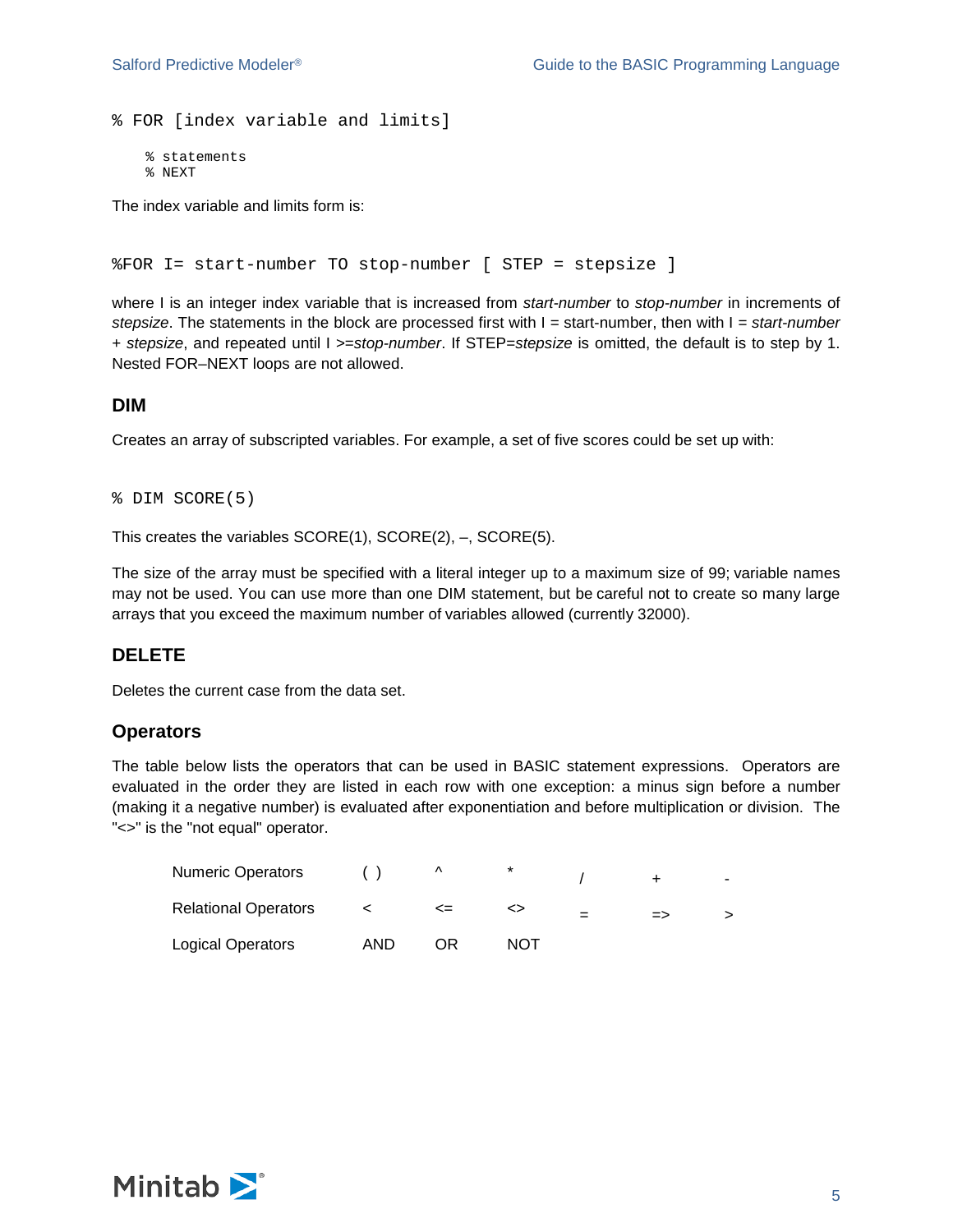## **BASIC Special Variables**

BASIC has five built-in variables available for every data set. You can use these variables in BASIC statements and create new variables from them. You may not redefine them or change their values directly.

| Variable | Definition                                | Values                                     |
|----------|-------------------------------------------|--------------------------------------------|
| CASE     | observation number                        | 1 to maximum observation<br>number         |
| BOF      | logical variable for<br>beginning of file | 1 for first record in file,<br>0 otherwise |
| EOF      | logical variable for<br>end of file       | 1 for last record in file,<br>0 otherwise  |

## **BASIC Mathematical Functions**

Integrated BASIC also has a number of mathematical and statistical functions. The statistical functions can take several variables as arguments and automatically adjust for missing values. Only numeric variables may be used as arguments. The general form of the function is:

FUNCTION(variable, variable, ….)

Integrated BASIC also includes a collection of probability functions that can be used to determine probabilities and confidence level critical values, and to generate random numbers.

#### **Multiple-Argument Functions**

| Function   | <b>Definition</b>  | Example                            |  |  |
|------------|--------------------|------------------------------------|--|--|
| AVG        | arithmetic mean    | %LET XMEAN=AVG(X1,X2,X3)           |  |  |
| <b>MAX</b> | maximum            | %LET BEST=MAX(Y1,Y2,Y3,Y4,Y5)      |  |  |
| <b>MIN</b> | minimum            | %LET MINCOST=MIN(PRICE1, OLDPRICE) |  |  |
| <b>MIS</b> |                    | number of missing values           |  |  |
| <b>STD</b> | standard deviation |                                    |  |  |
| <b>SUM</b> | summation          |                                    |  |  |

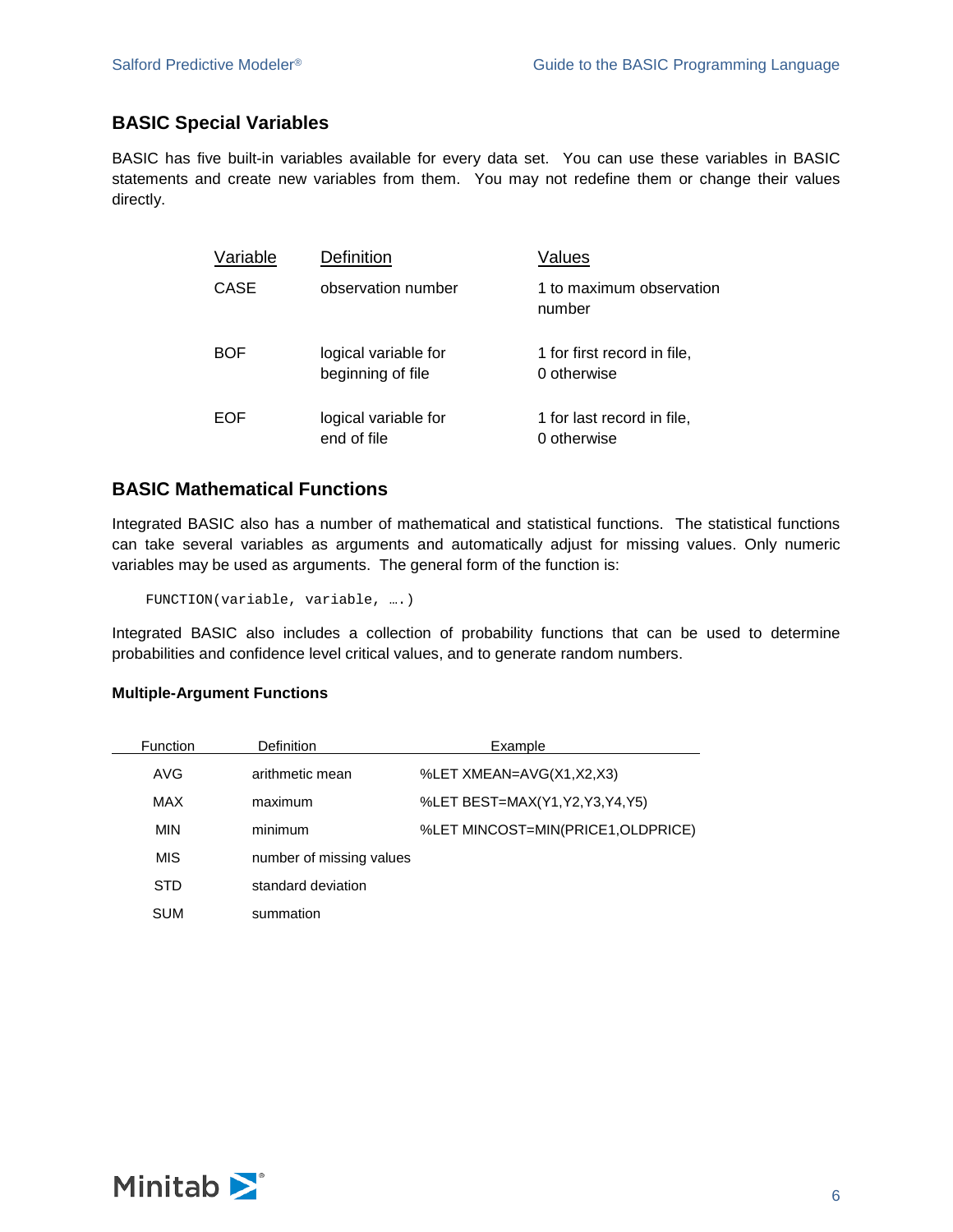#### **Single-Argument Functions**

| Function   | Definition             | Example                 |
|------------|------------------------|-------------------------|
| ABS        | absolute value         | %ABSVAL=ABS(X)          |
| <b>ACS</b> | arc cosine             |                         |
| <b>ASN</b> | arc sine               |                         |
| <b>ATH</b> | arc hyperbolic tangent |                         |
| <b>ATN</b> | arc tangent            |                         |
| <b>COS</b> | cosine                 |                         |
| <b>EXP</b> | exponential            |                         |
| LOG        | natural logarithm      | %LET LOGXY=LOG(X+Y)     |
| <b>SIN</b> | sine                   |                         |
| <b>SQR</b> | square root            | %LET PRICESR=SQR(PRICE) |
| TAN        | tangent                |                         |

The following shows the distributions and any parameters that are needed to obtain values for either the random draw, the cumulative distribution, the density function, or the inverse density function. Every function name is composed of three letters:

Key-Letter:

This first letter identifies the distribution.

Distribution-Type Letters:

RN (random number), CF (cumulative),

DF (density), IF (inverse).

### **BASIC Probability Functions**

CART BASIC also includes a collection of probability functions that can be used to determine probabilities and confidence level critical values, and to generate random numbers.

The following table shows the distributions and any parameters that are needed to obtain values for the random draw, the cumulative distribution, the density function, or the inverse density function. Every function name is composed of two parts:

The "Key" (first) letter identifies the distribution  $\phi$ .

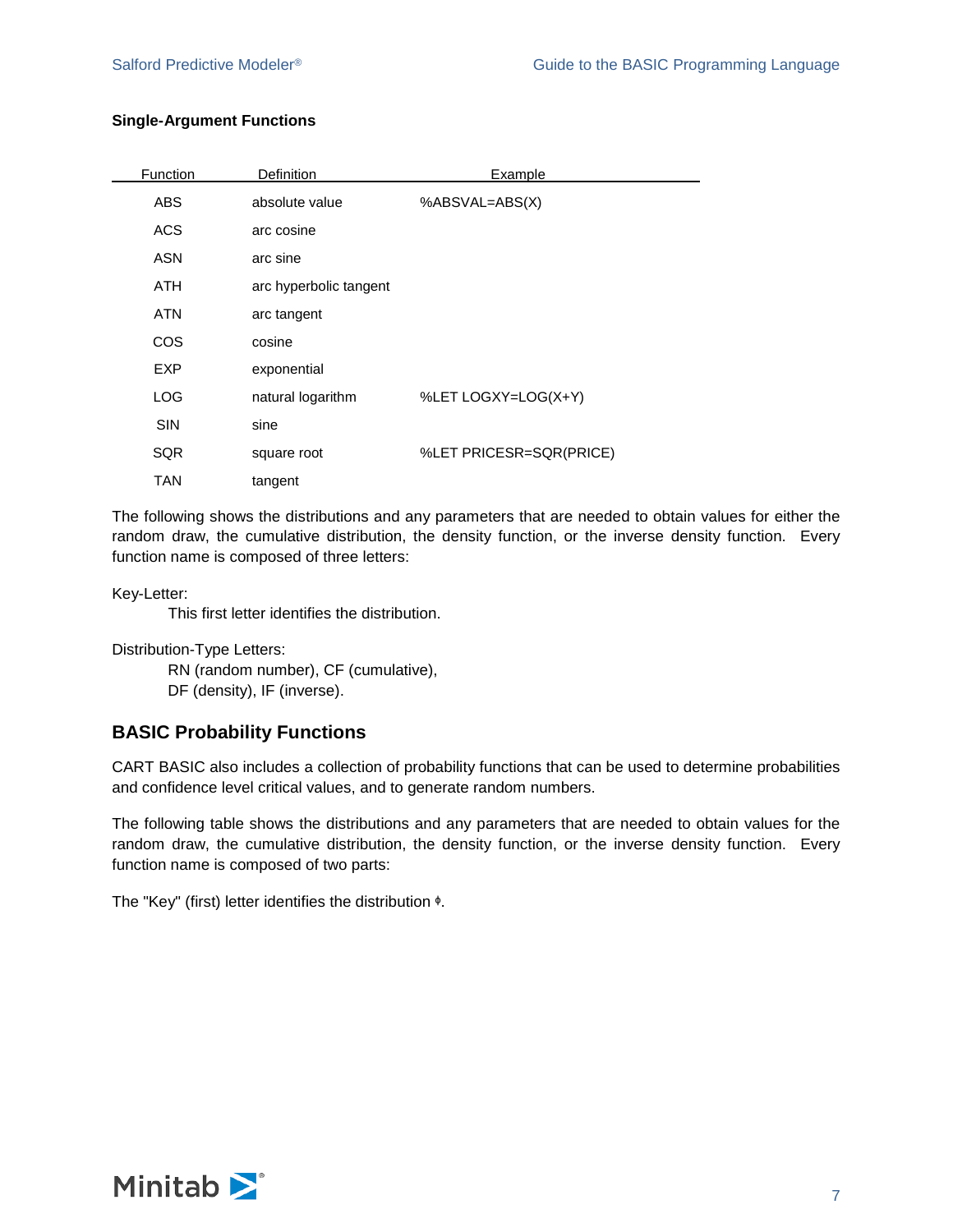Remaining letters define function: RN (random number), CF (cumulative), DF (density), IF (inverse).

| <b>Distribution</b>  | Key-<br>Letter | Random<br>Draw (RN) | <b>Cumulative</b><br>(C)<br>Density (D)<br>Inverse (I)                              | <b>Comments</b><br>$(*)$ is the probability for<br>inverse density function)         |
|----------------------|----------------|---------------------|-------------------------------------------------------------------------------------|--------------------------------------------------------------------------------------|
| Beta                 | B              | <b>BRN</b>          | $BCF(\beta,p,q)$<br>$BDF(\beta,p,q)$<br>$BIF(*,p,q)$                                | $\beta$ = beta value<br>$p,q = beta$ parameters                                      |
| Binomial             | N              | NRN(n,p)            | NCF(x, n, p)<br>NDF(x, n, p)<br>$NIF(\phi, n, p)$                                   | $n =$ number of trials<br>$p = prob$ of success in trial<br>$x = binomial count$     |
| Chi-square           | X.             | XRN(df)             | $XCF(\chi^2, df)$<br>$XDF(\chi^2, df)$<br>$XIF(\phi, df)$                           | $x^2$ = chi-squared valued<br>$f = degrees of freedom$                               |
| Exponential          | Е              | ERN                 | ECF(x)<br>EDF(x)<br>$EIF(\phi)$                                                     | $x =$ exponential value                                                              |
| F                    | F              | 2)                  | FDF(F, df1, df2)<br>$FIF(\phi, df1, df2)$                                           | $FRN(df1, df FCF(F, df1, df2) df1, df2 = degrees$<br>0t<br>freedom<br>$F = F$ -value |
| Gamma                | G              | GRN(p)              | GCF(Y, p)<br>$GDF(\gamma,p)$<br>$GIF(\phi, p)$                                      | $p = shape parameter$<br>$y =$ gamma value                                           |
| Logistic             | L.             | <b>LRN</b>          | LCF(x)<br>LDF(x)<br>$LIF(\phi)$                                                     | $x =$ logistic value                                                                 |
| Normal<br>(Standard) | Ζ              | <b>ZRN</b>          | ZCF(z)<br>ZDF(z)<br>$ZIF(\phi)$                                                     | $z = normal z-score$                                                                 |
| Poisson              | P              | PRN(p)              | PCF(x,p)<br>PDF(x,p)<br>$PIF(\phi, p)$                                              | $p = Poisson parameter$<br>$x = Poisson value$                                       |
| Studentized          | S              | SRN(k,df)           | SCF(s, k, df)<br>$\mathsf{SDF}(\mathsf{s},\mathsf{k},\mathsf{df})$<br>$SIF(*,k,df)$ | $k = parameter$<br>$f = degrees of freedom$                                          |

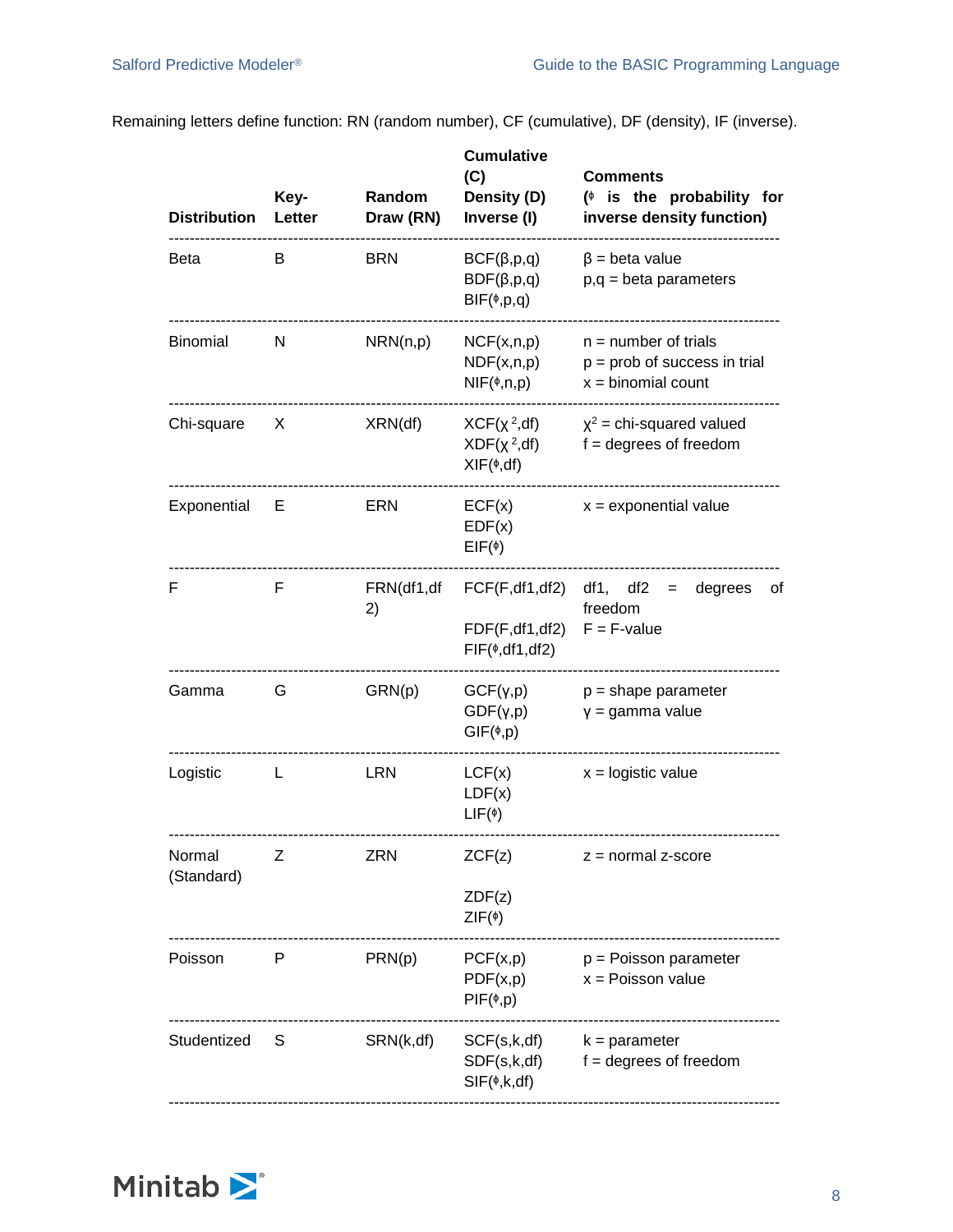| t       |   | TRN(df)  | TCF(t, df)<br>TDF(t, df)<br>$TIF(*,df)$       | $df = degrees of freedom$<br>$t = t$ -statistic |
|---------|---|----------|-----------------------------------------------|-------------------------------------------------|
| Uniform | U | URN      | UCF(x)<br>UDF(x)<br>$UIF(\phi)$               | $x =$ uniform value                             |
| Weibull | W | WRN(p,q) | WCF(x,p,q)<br>WDF(x,p,q)<br>$WIF(\phi, p, q)$ | $p = scale parameter$<br>$q = shape parameter$  |

These functions are invoked with either 0, 1, or 2 arguments as indicated in the table above, and return a single number, which is either a random draw, a cumulative probability, a probability density, or a critical value for the distribution.

We illustrate the use of these functions with the chi-square distribution. To generate 10 random draws from a chi-square distribution with 35 degrees of freedom for each case in your data set:

```
% DIM CHISQ(10)
```

```
% FOR I= 1 TO 10
% LET CHISQ(I)=XRN(35)
% NEXT
```
To evaluate the probability that a chi-square variable with 20 degrees of freedom exceeds 27.5:

 $EET CHITAIL = 1 - XCF(27.5, 20)$ 

The chi-square density for the same chi-square value is obtained with:

%LET CHIDEN = XDF(27.5, 20)

Finally, the 5% point of the chi-squared distribution with 20 degrees of freedom is calculated with:

```
EET CHICRIT = XIF(.95, 20)
```
#### **Missing Values**

The system missing value is stored internally as the largest negative number allowed. Missing values in BASIC programs and printed output are represented with a period or dot ("."), and missing values can be generated and their values tested using standard expressions.

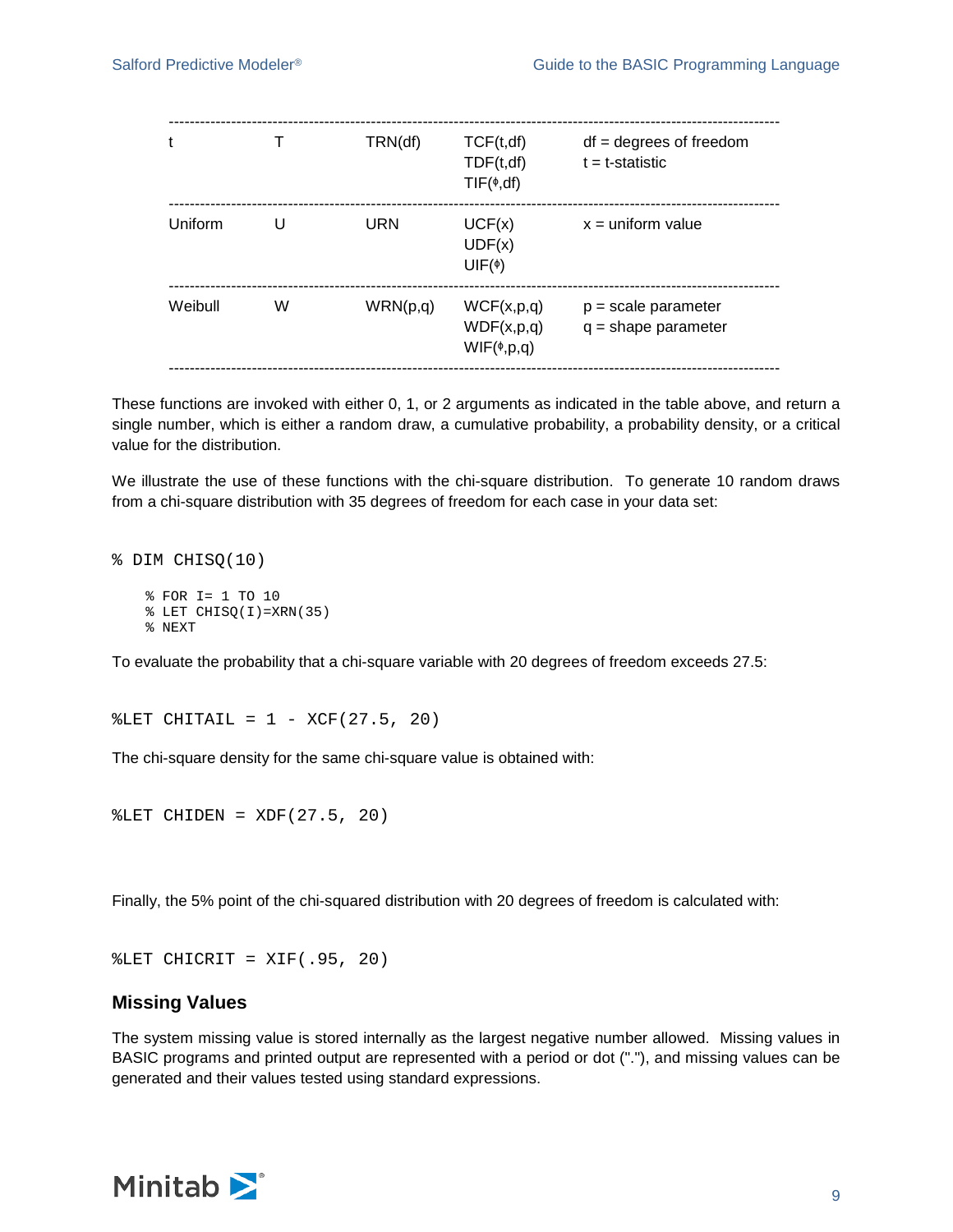Thus, you might type:

```
%IF NOSE=LONG THEN LET ANSWER=.
```
%IF STATUS=. THEN DELETE

Missing values are propagated so that most expressions involving variables that have missing values will themselves yield missing values.

One important fact to note: because the missing value is technically a very large negative number, the expression  $X < 0$  will evaluate as true if X is missing.

BASIC statements included in your command stream are executed when a "Hot Command" such as CART GO, STATS, SCORE GO, or RUN is encountered; thus, they are processed before any model estimation or scoring is attempted. This means that any new variables created in BASIC are available for use in MODEL and KEEP statements, and any cases that are deleted via BASIC will not be used in the analysis.

#### **More Examples**

It is easy to create new variables or change old variables using BASIC. The simplest statements create a new variable from other variables already in the data set. For example:

% LET PROFIT=PRICE \*QUANTITY2\* LOG(SQFTRENT), 5\*SQR(QUANTITY)

BASIC allows for easy construction of Boolean variables, which take a value of 1 if true and 0 if false. In the following statement, the variable XYZ would have a value of 1 if any condition on the right-hand side is true, and 0 otherwise.

% LET XYZ = X1<.5 OR X2>17 OR X3=6

Suppose your data set contains variables for gender and age, and you want to create a categorical variable with levels for male-senior, female-senior, male-non-senior, and female-non-senior. You might type:

```
$IF GENDER$ = "" OR AGE = . THEN LET NEWVAR = .
   % ELSE IF GENDER$ = "Male" AND AGE < 65 THEN LET NEWVAR=1
   % ELSE IF GENDER$ = "Male" AND AGE >= 65 THEN LET NEWVAR=2
   % ELSE IF GENDER$ = "Female" AND AGE < 65 THEN LET NEWVAR=3
   % ELSE LET NEWVAR = 4
```
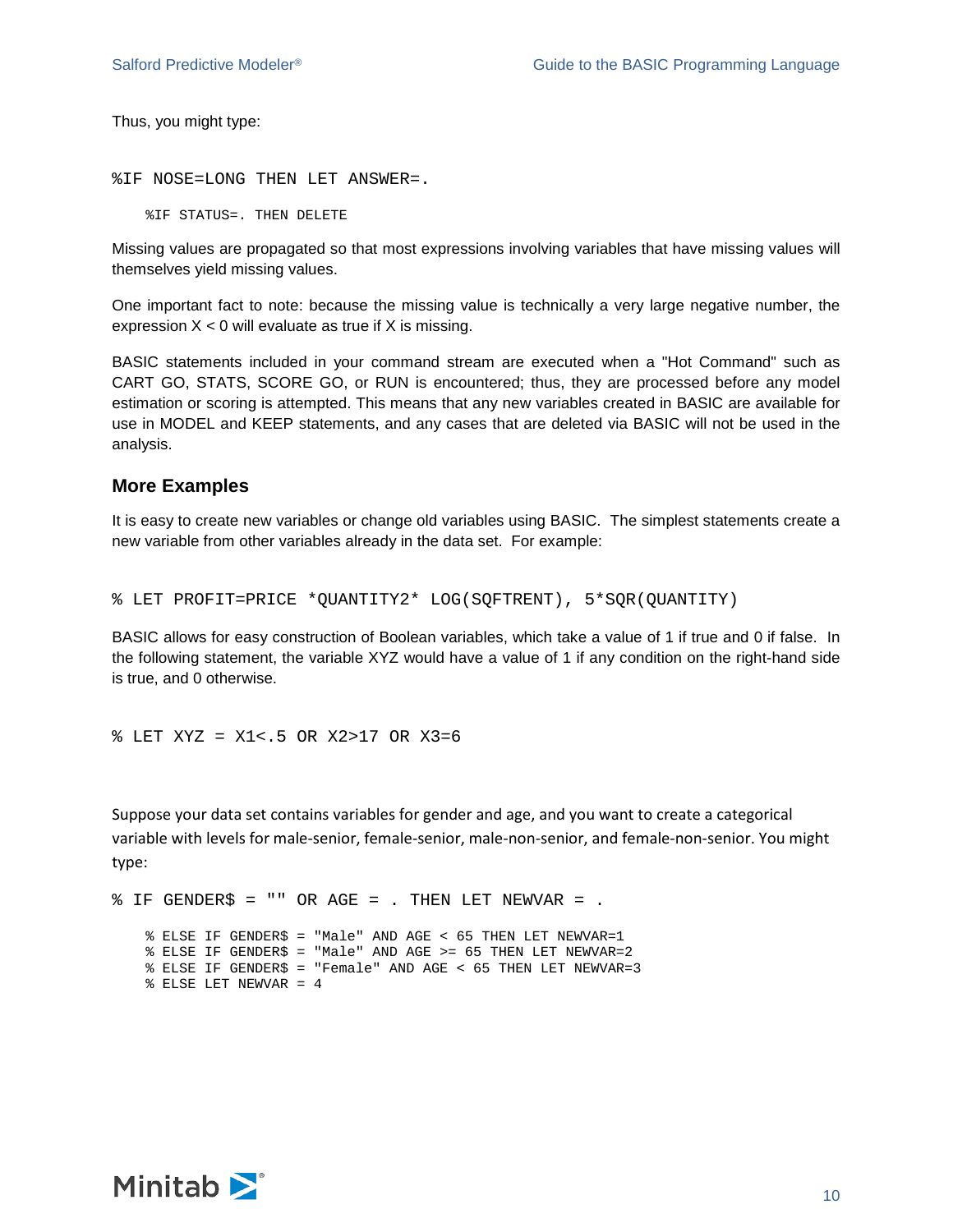If the measurement of several variables changed in the middle of the data period, conversions can be easily made with the following:

```
% IF YEAR > 1986 OR MEASTYPE$ = "OLD" THEN FOR
   % LET TEMP = (OLDTEMP - 32) / 1.80
   % LET DIST = OLDDIST / .621
   % NEXT
   % ELSE FOR
   % LET TEMP = OLDTEMP
   % LET DIST = OLDDIST
   % NEXT
```
If you would like to create powers of a variable (square, cube, etc.) as independent variables in a polynomial regression, you could type something like:

```
% DIM AGEPWR(5)
   % FOR I = 1 TO 5
   % LET AGEPWR(I) = AGE^I
   % NEXT
```
#### **Filtering the Data Set or Splitting the Data Set**

Integrated BASIC can be used for flexibly filtering observations. To remove observations with SSN missing, try:

% IF SSN= . THEN DELETE

To delete the first 10 observations, type:

```
% IF CASE <= 10 THEN DELETE
```
Because you can construct complex Boolean expressions with BASIC, using programming logic combined with the DELETE statement gives you far more control than is available with the simple SELECT statement. For example:

```
% IF AGE>50 OR INCOME<15000 OR (REGION=9 AND GOLF=.) THEN DELETE
```
It is often useful to draw a random sample from a data set to fit a problem into memory or to speed up a preliminary analysis. By using the uniform random number generator in BASIC, this is easily accomplished with a one-line statement:

% IF URN < .5 THEN DELETE

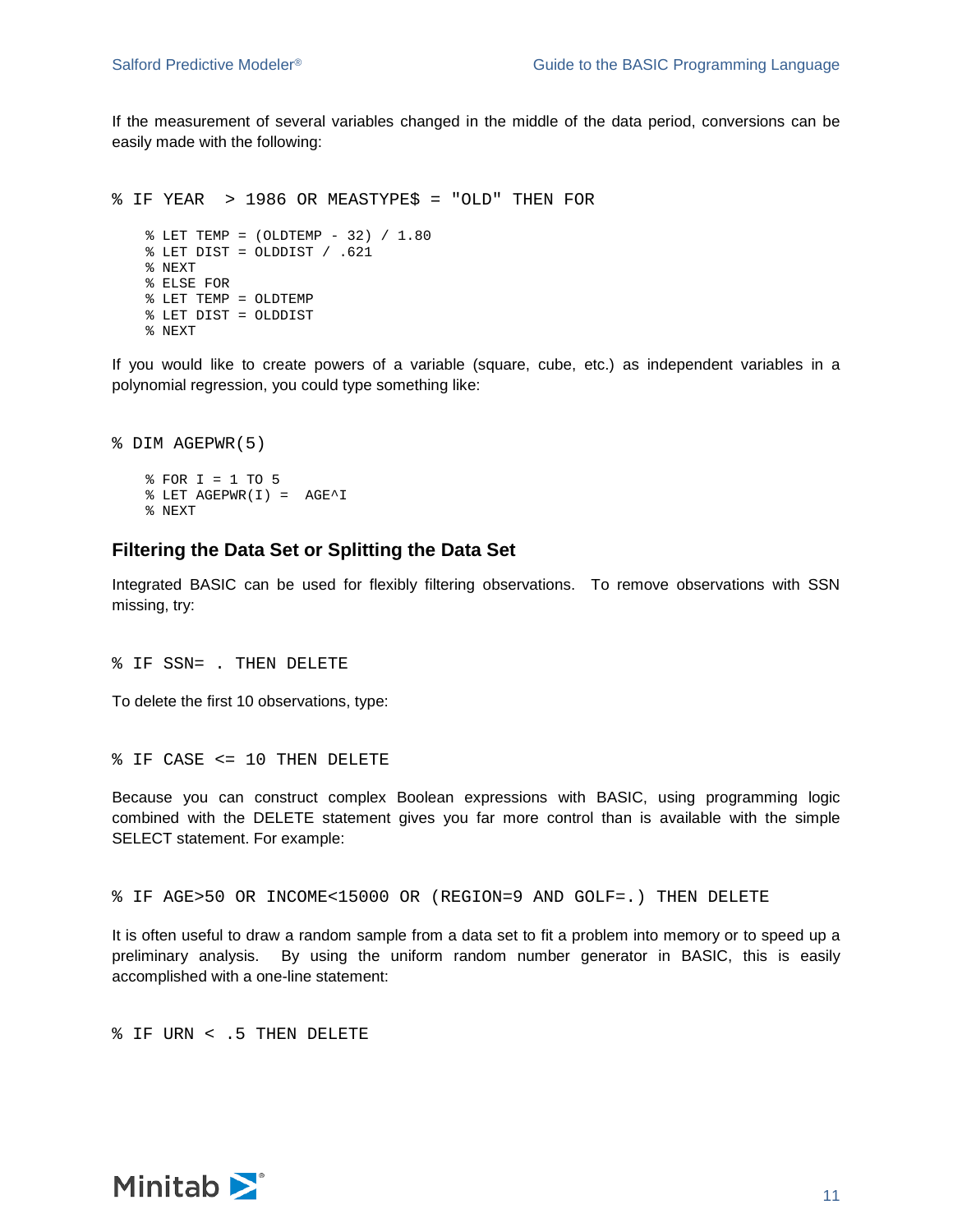The data set can be divided into an analysis portion and a separate test portion distinguished by the variable TEST:

 $\text{\$ }$  LET TEST = URN < .4

This sets TEST equal to 1 in approximately 40% of all cases and 0 in all other cases. The following draws a stratified random sample taking 10% of the first stratum and 50% of all other strata:

% IF DEPVAR = 1 AND URN < .1 THEN DELETE

% ELSE IF DEPVAR<>1 AND URN < .5 THEN DELETE

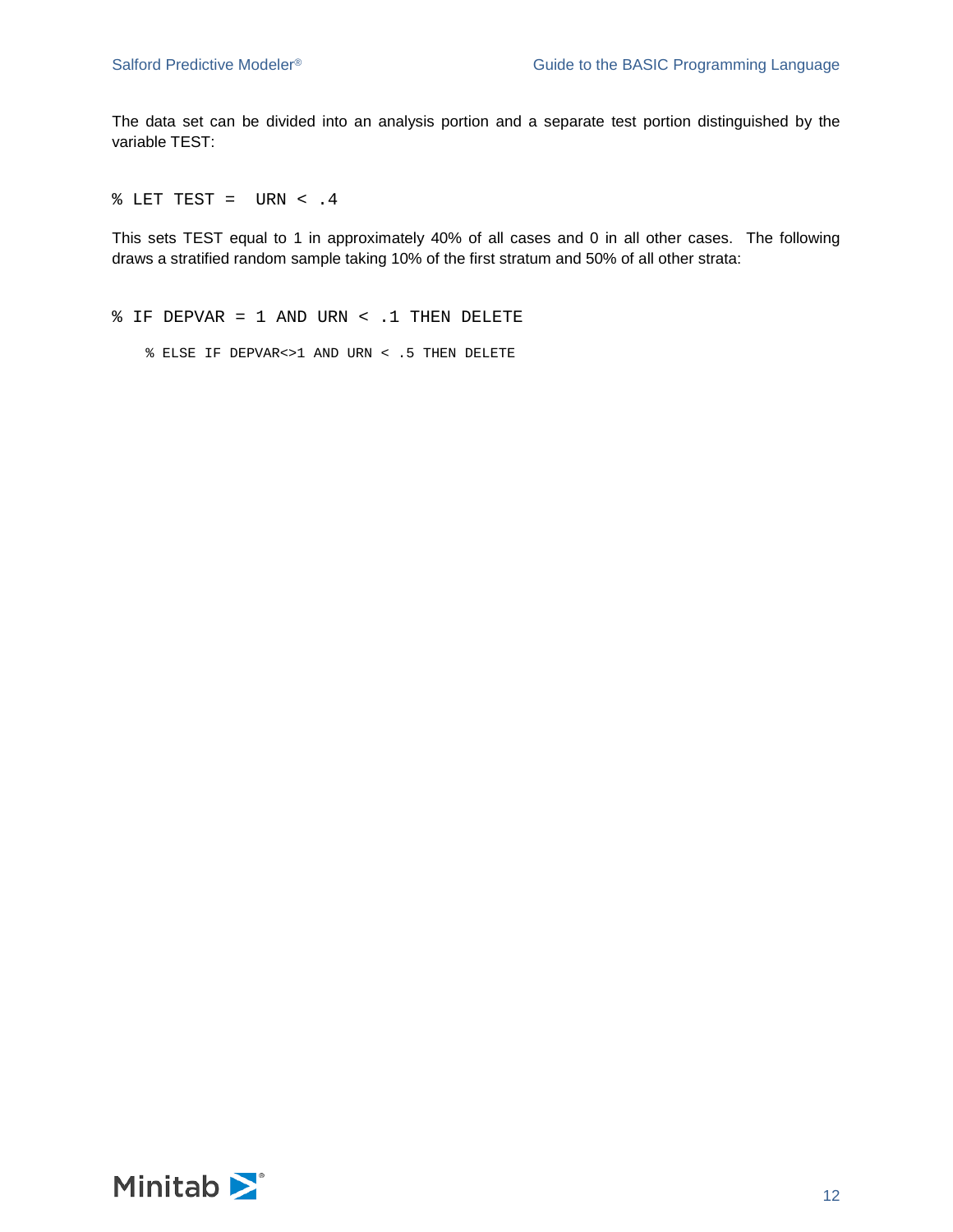## **Randomly Partitioning Data**

SPM modeling techniques make extensive use of test and holdout samples, when they are available. The learn sample consists of those records used to build the model. The test sample is typically used to evaluate the model after it has been built, and may also be used to determine a best "pruning" of the model if there are several to choose from. The holdout sample is completely independent, it has no effect on how the model is built or pruned and is used exclusively to measure how the model performs predictively.

A common technique for establishing these samples is simply to take a random percentage of the available data, say 20% (which is the default that TreeNet<sup>®</sup> uses, by the way), and set this aside as a test sample. This can be done easily, as in this example which partitions the data with 25% test and 20% holdout (with the remaining 55% as learn):

PARTITION TEST=0.25, HOLDOUT=0.20

Perhaps you instead want only 30% of females but only 10% of men to be placed in the test sample. The following example would implement this:

```
% let test = 0sif gender$ = "Male" and urn > 0.90 then let test=1
%else if gender$ = "Female" and urn > 0.70 then let test = 1
partition sepvar = test
```
Suppose you wanted to establish a 25% test and 20% holdout partitioning but ensure that, in the course of building a series of models, records assigned to the test sample in the first model were guaranteed to be assigned to the test sample in all the models, and similarly for the holdout sample. An easy way to accomplish this is by creating a "learn/test partitioning variable" and adding it permanently to your dataset. The following example takes a uniform random draw between 0 and 1, assigns the top 25% to the test sample (lth=1), the next 20% to the holdout sample (lth=-1) and the remaining 55% to the learn sample (lth=0):

```
use "original_data.csv"
%let lth = urn
% i f lth > 0.75 then let lth = 1
%else if lth > 0.55 and lth <= 0.75 then let lth = -1%else let lth = 0
save "partitioned_data.csv"
run
```
By using the partitioned version of your dataset, you can then build a series of models across which the test and holdout samples are consistently defined (if that is important to your analysis):

```
use "partitioned_data.csv"
partition sepvar = lth
model target
cart go
treenet go
rf go
gps go
mars go
```
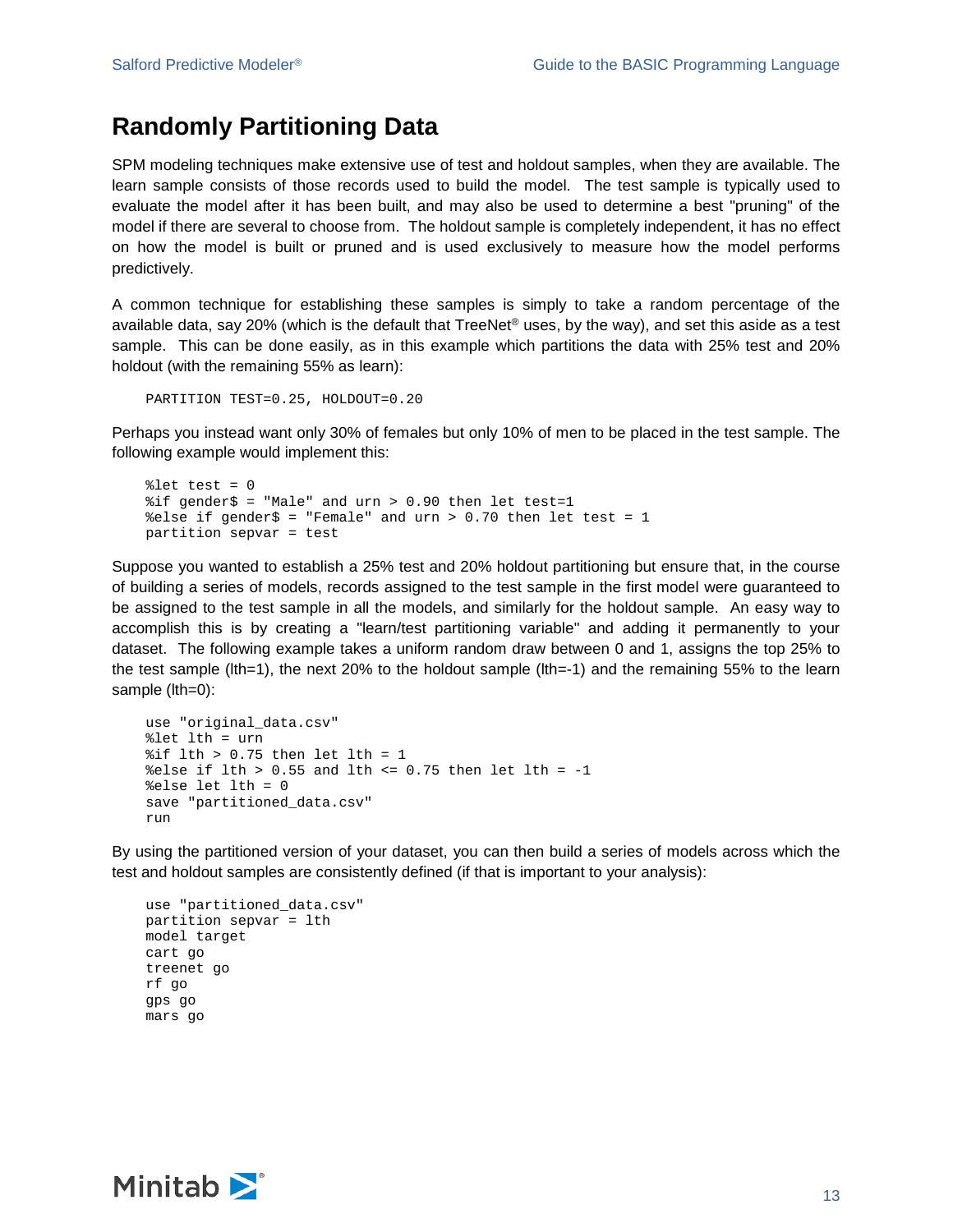## **DATA Blocks**

A DATA block is a block of statements appearing between a DATA command and a DATA END command. These statements are treated as BASIC statements, even though they do not start with "%." Here is an example:

DATA

```
let ranbeta1=brn(.25,.75)
let ranbeta2=brn(.75,.25)
let ranbin1=nrn(100,.25)
let ranbin2=nrn(500,.75)
let ranchi1=xrn(1)
let ranchi2=xrn(2)
DATA END
```
## **Advanced Programming Features**

Integrated BASIC also allows statements to have line numbers that facilitate the use of flow control with GOTO statements. Line numbers must be integers less than 32000, and we recommend that if you use any line numbers at all, all your BASIC statements should be numbered. BASIC will execute the numbered statements in the order of the line numbers, regardless of the order in which the statements are typed, and unnumbered BASIC statements are executed before numbered statements.

Here is an example of using the GOTO:

```
%10 IF PARTY=GOP THEN GOTO 96
   %20 LET NEWDEM=1
   %30 LET VEEP$="GORE"
   %40 GOTO 99
   %96 LET VEEP$="KEMP"
   %99 LET CAMPAIGN=1
```
### **BASIC Programming Language Commands**

The following pages contain a summary of the BASIC programming language commands. They include syntax usage and examples.

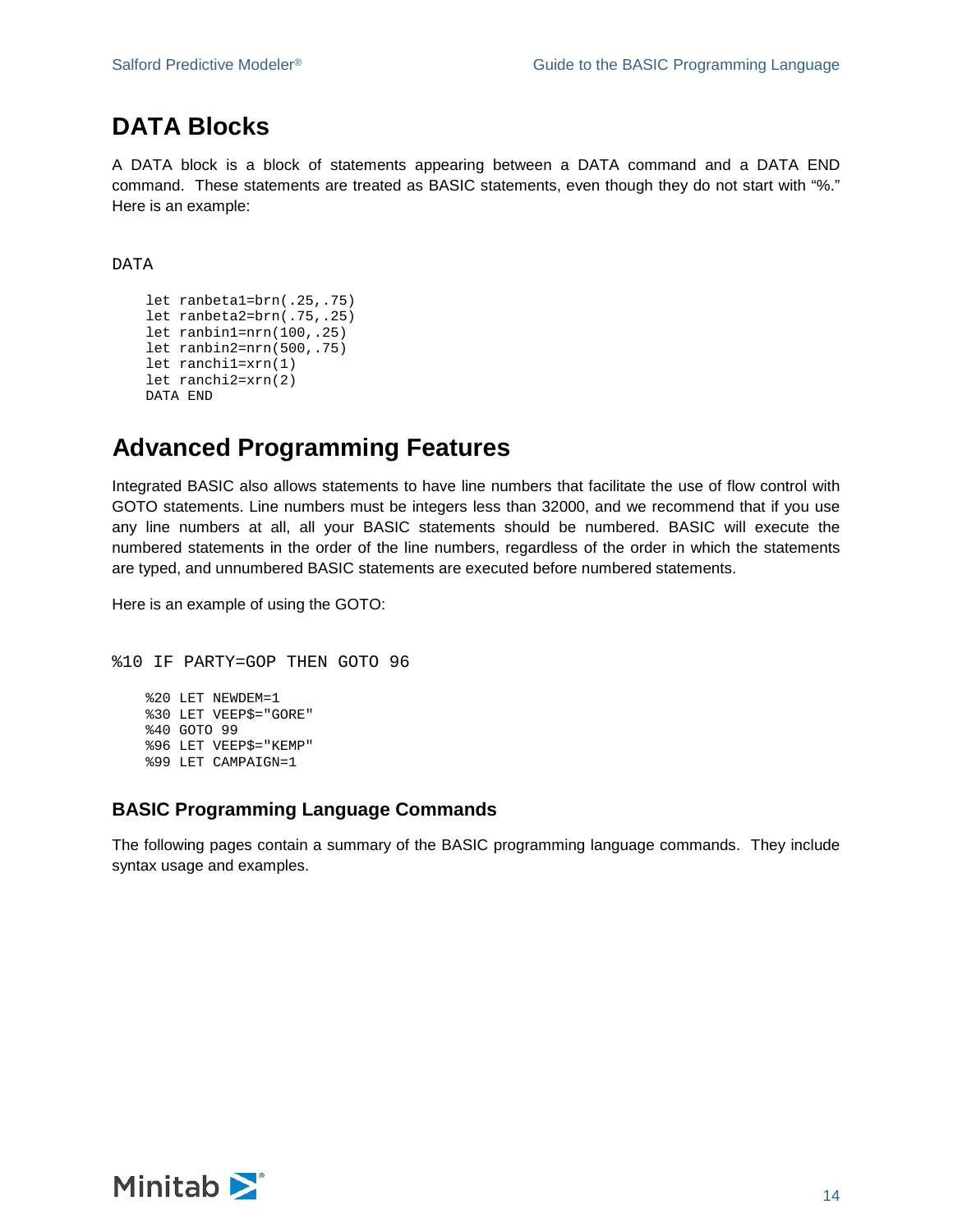## **DELETE Statement**

#### *Purpose*

Drops the current case from the data set.

#### *Syntax*

% DELETE % IF condition THEN DELETE

## *Examples*

To keep a random sample of 75% of a data set for analysis:

```
% IF URN < .25 THEN DELETE
```
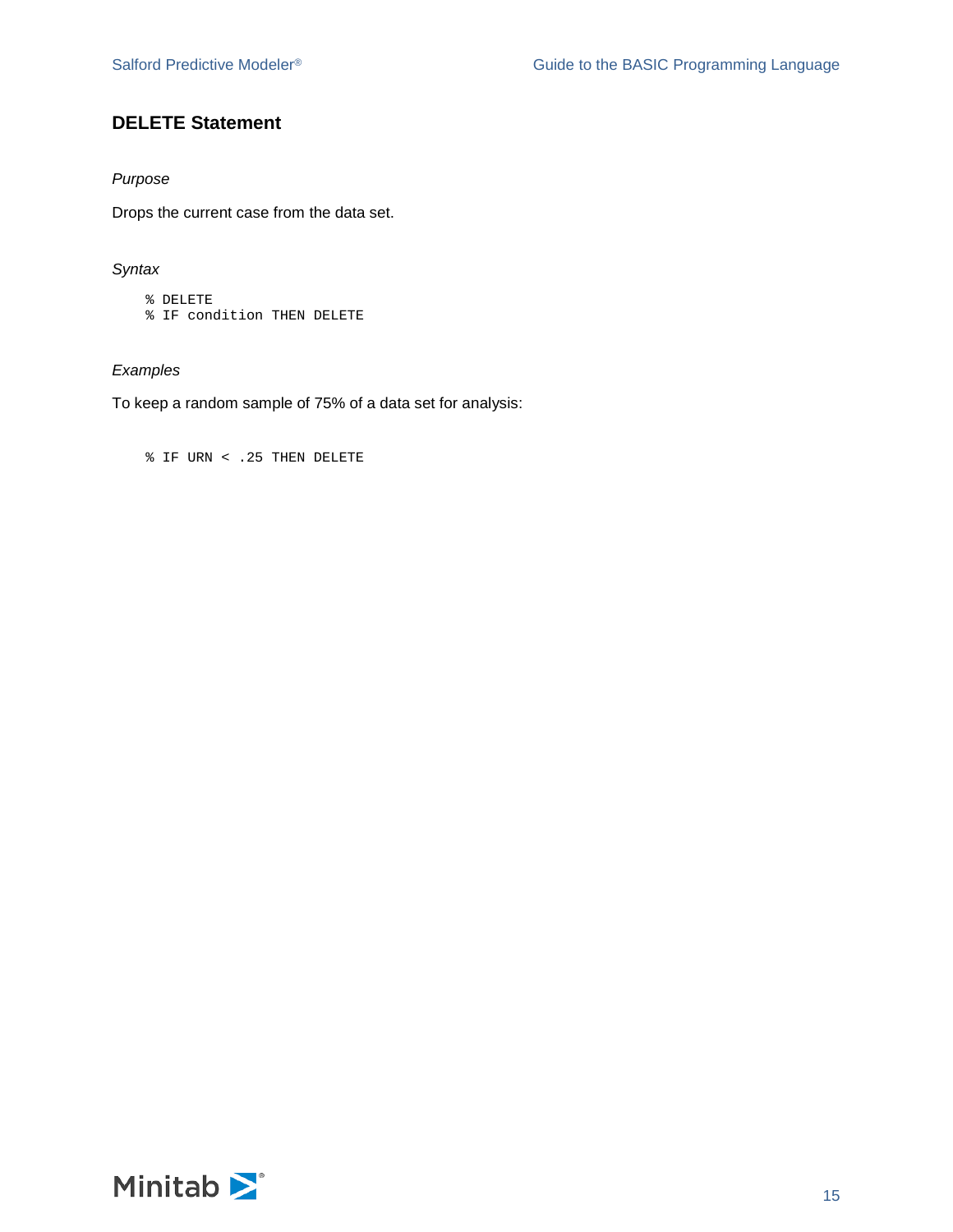## **DIM Statement**

#### *Purpose*

Creates an array of subscripted variables.

#### *Syntax*

% DIM var(n)

where n is a literal integer. Variables of the array are then referenced by variable name and subscript, such as var(1), var(2), etc.

In an expression, the subscript can be another variable, allowing these array variables to be used in FOR…NEXT loop processing. See the section on the FOR…NEXT statement for more information.

#### *Examples*

- % DIM QUARTER(4)
- % DIM MONTH(12)
- % DIM REGION(9)

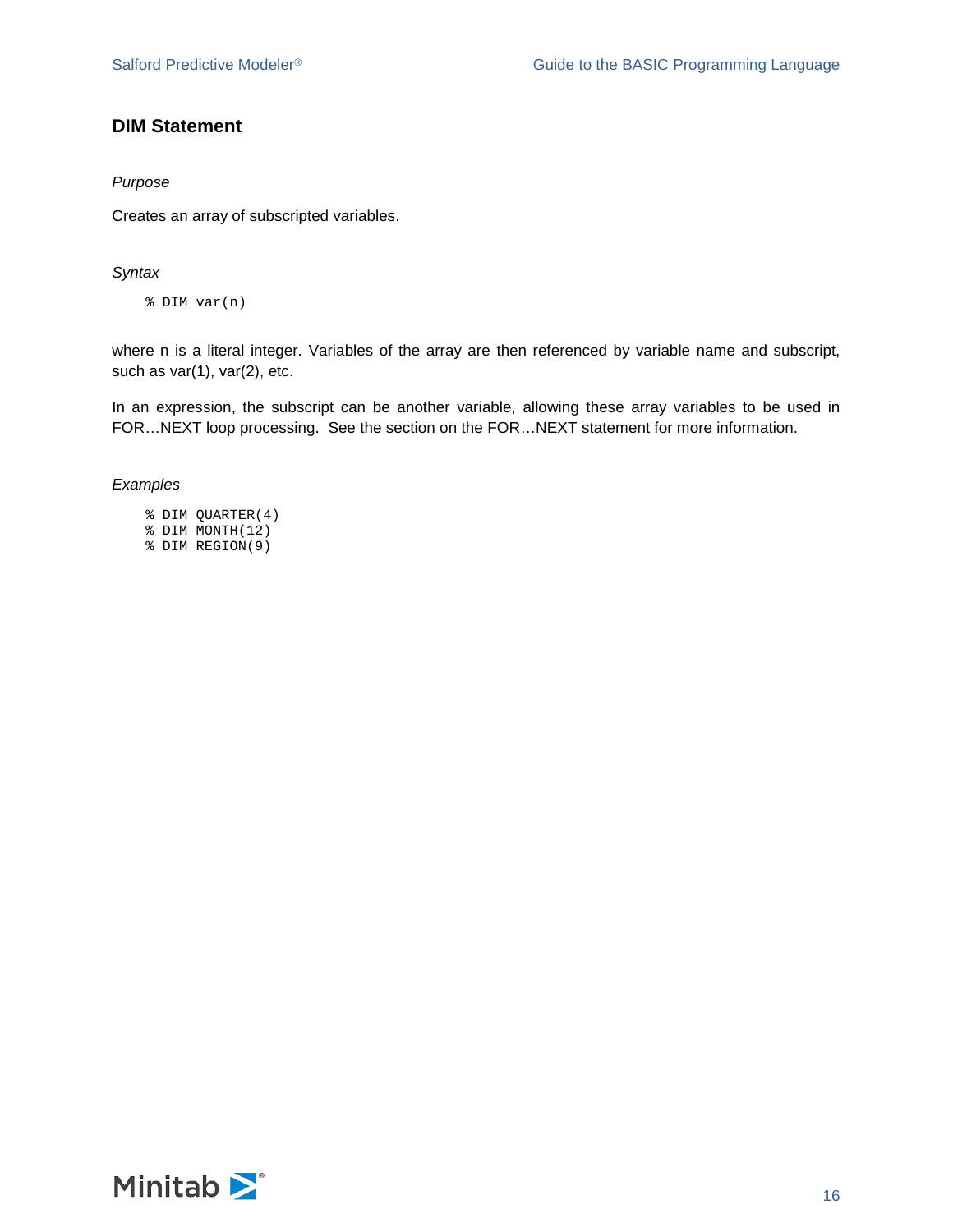## **ELSE Statement**

#### *Purpose*

Follows an IF...THEN to specify statements to be executed when the condition following a preceding IF is false.

#### *Syntax*

The simplest form is:

```
% IF condition THEN statement1
% ELSE statement2
```
The statement2 can be another IF…THEN condition, thus allowing IF…THEN statements to be linked into more complicated structures. For more information see the section for IF…THEN.

#### *Examples*

```
% 5 IF TRUE=1 THEN GOTO 20
% 10 ELSE GOTO 30
% IF AGE <=2 THEN LET AGEDES$ = "baby"
% ELSE IF AGE <= 18 THEN LET AGEDES$ = "child"
% ELSE IF AGE < 65 THEN LET AGEDES$ = "adult"
% ELSE LET AGEDES$ = "senior"
```
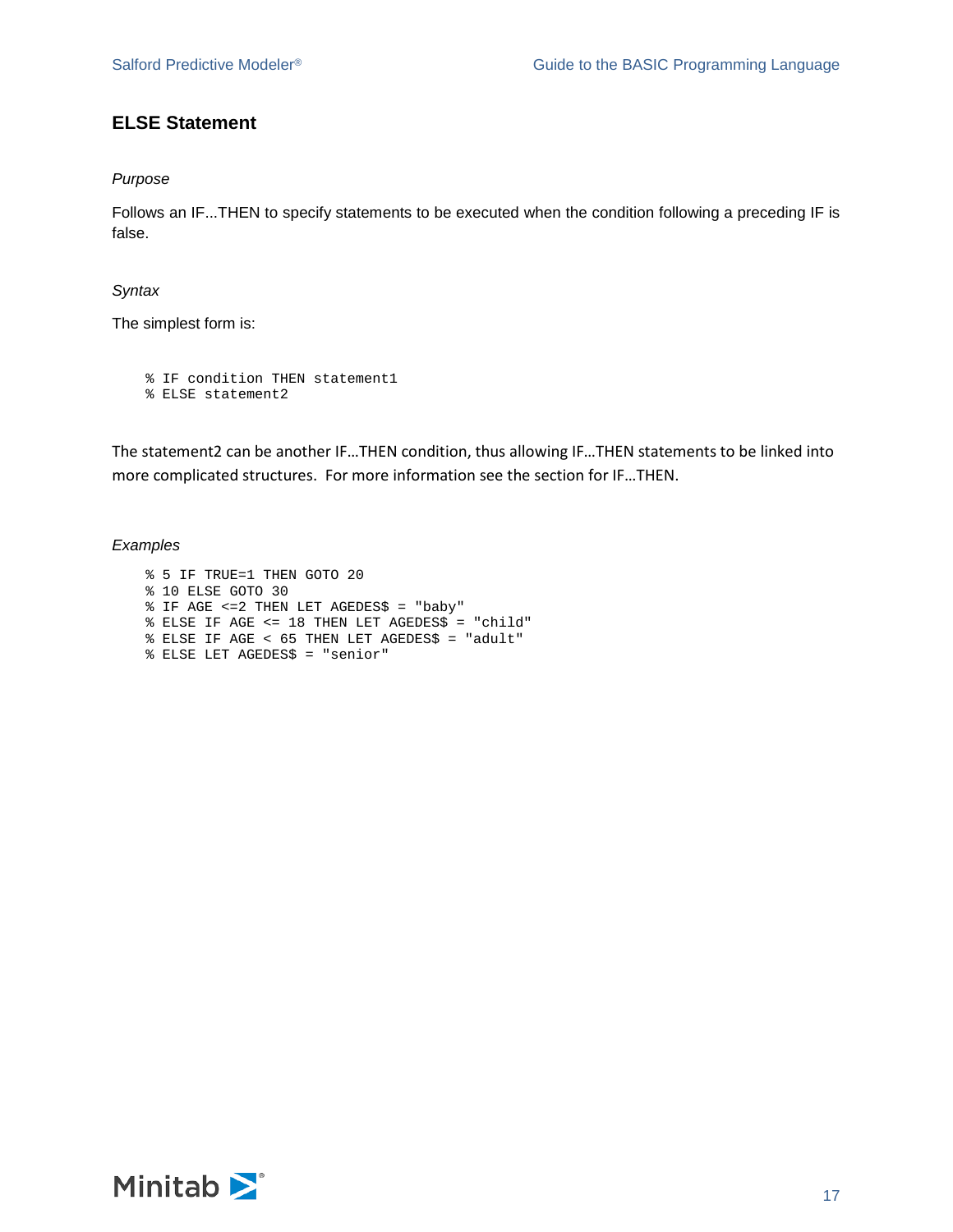## **FOR...NEXT Statement**

#### *Purpose*

Allows the processing of steps between the FOR statement and an associated NEXT statement as a block. When an optional index variable is specified, the statements are looped through repetitively while the value of the index variable is in a specified range.

#### *Syntax*

The form is:

```
% FOR [index variable and limits]
% statements
% NEXT
```
The index variable and limits is optional, but if used, it is of the form

```
x = y TO z [STEP=s]
```
where x is an index variable that is increased from y to z in increments of s. The statements are processed first with  $x = y$ , then with  $x = y + s$ , and so on until  $x = z$ . If STEP=s is omitted, the default is to step by 1.

#### *Remarks*

Nested FOR…NEXT loops are not allowed and a GOTO which is external to the loop may not refer to a line within the FOR…NEXT loop. However, GOTOs may be used to leave a FOR...NEXT loop or to jump from one line in the loop to another within the same loop.

#### *Examples*

To have an IF…THEN statement execute more than one statement if it is true:

```
% IF X<15 THEN FOR
% LET Y=X+4
% LET Z=X-2
% NEXT
```
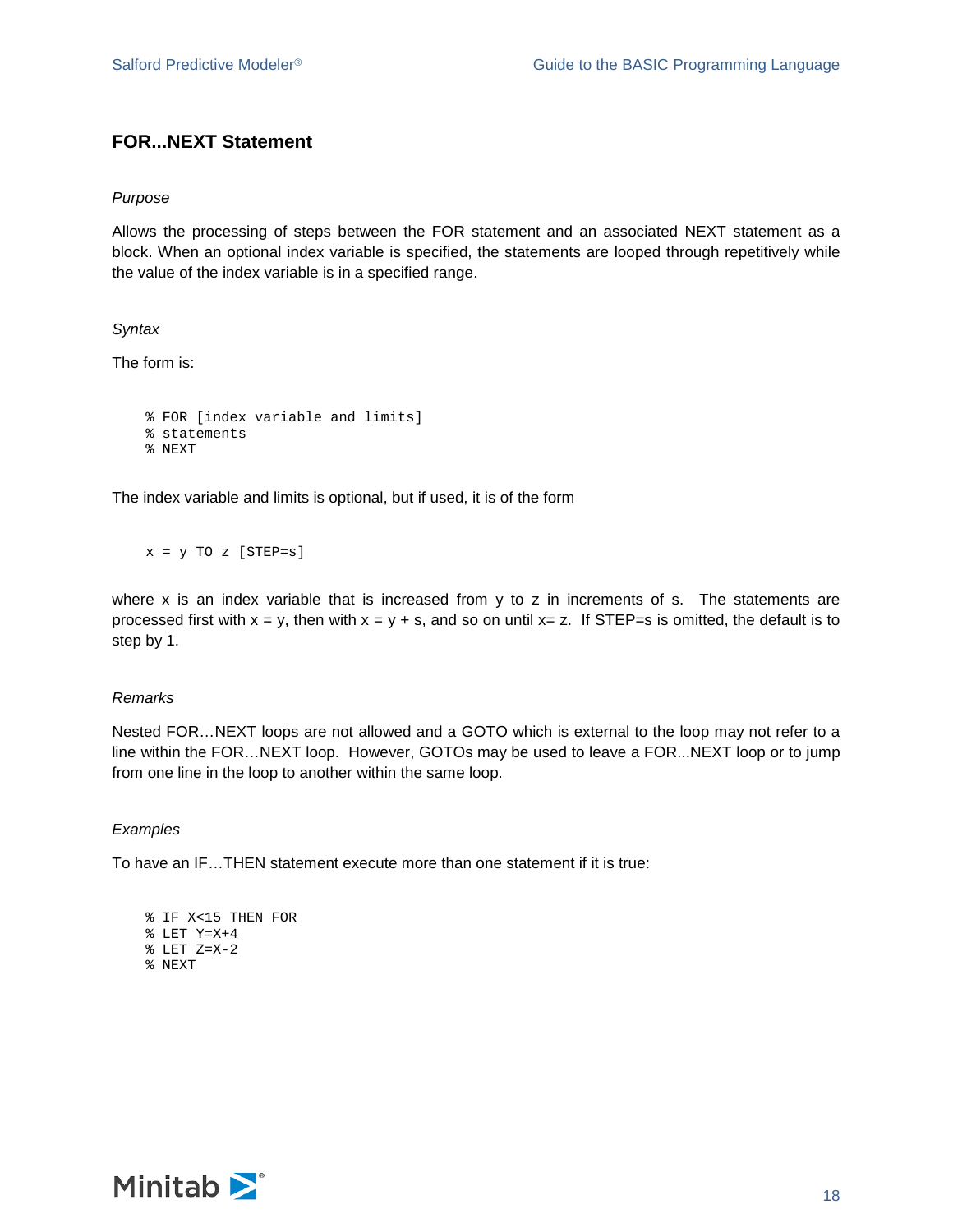## **GOTO Statement**

#### *Purpose*

Jumps to a specified numbered line in the BASIC program.

#### *Syntax*

The form for the statement is:

% GOTO ##

where ## is a line number within the BASIC program.

#### *Remarks*

This is often used with an IF…THEN statement to allow certain statements to be executed only if a condition is met.

If line numbers are used in a BASIC program, all lines of the program should have a line number. Line numbers must be positive integers less than 32000.

#### *Examples*

% 10 GOTO 20 % 20 STOP % 10 IF X=. THEN GOTO 40 % 20 LET Z=X\*2 % 30 GOTO 50 % 40 LET Z=0 % 5O STOP

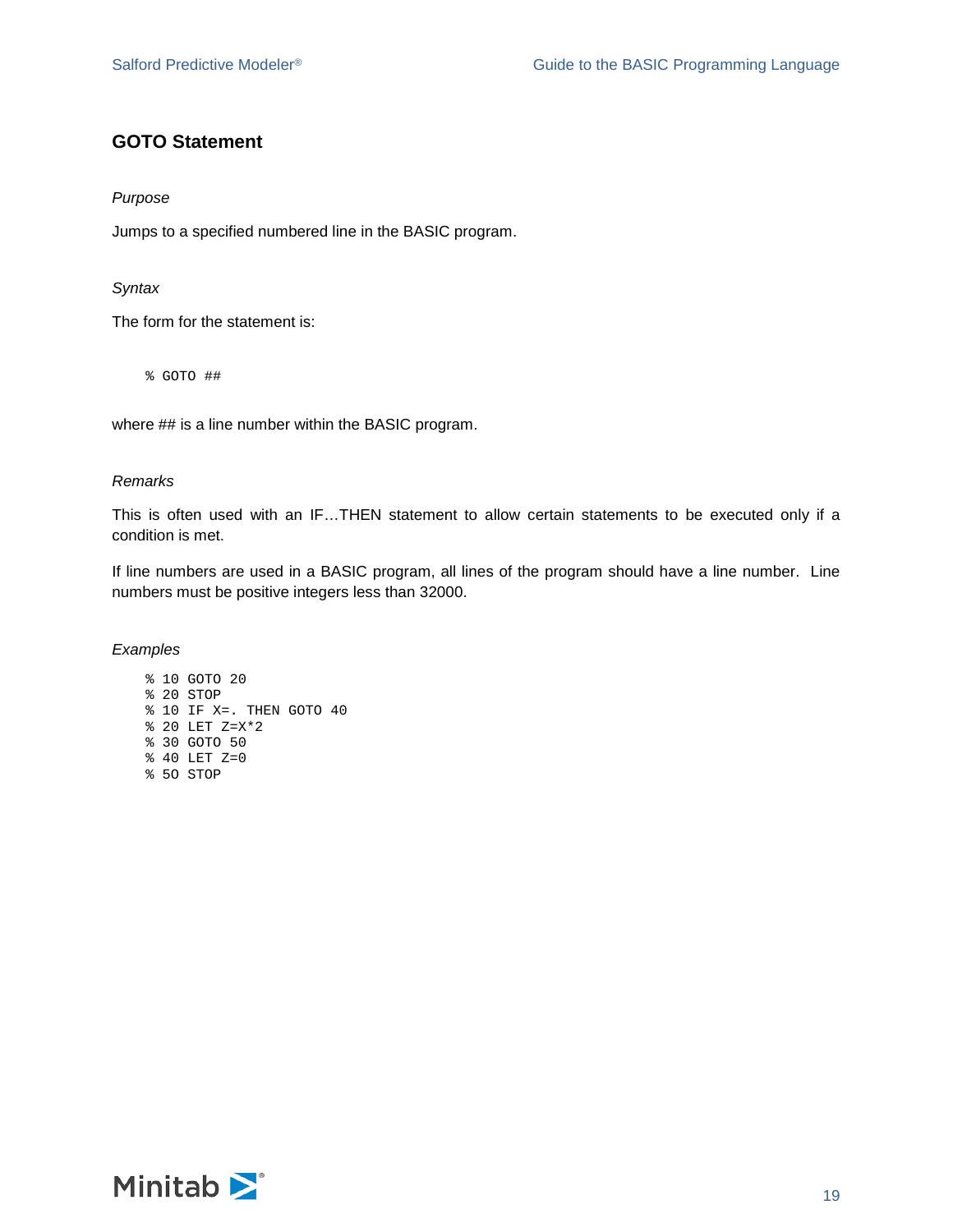### **IF. . . THEN Statement**

#### *Purpose*

Evaluates a condition and, if it is true, executes the statement following the THEN.

#### *Syntax*

% IF condition THEN statement

An IF…THEN may be combined with an ELSE statement in two ways. First, the ELSE may be simply used to provide an alternative statement when the condition is not true:

```
% IF condition THEN statement1
% ELSE statement2
```
Second, the ELSE may be combined with an IF…THEN to link conditions:

```
% IF condition THEN statement
% ELSE IF condition2 THEN statement2
```
To allow multiple statements to be conditionally executed, combine the IF…THEN with a FOR...NEXT:

% IF condition THEN FOR % statement % statement % NEXT

#### *Examples*

To remove outlier cases from the data set:

% IF ZCF(ABS((z-zmean)/zstd))>.95 THEN DELETE

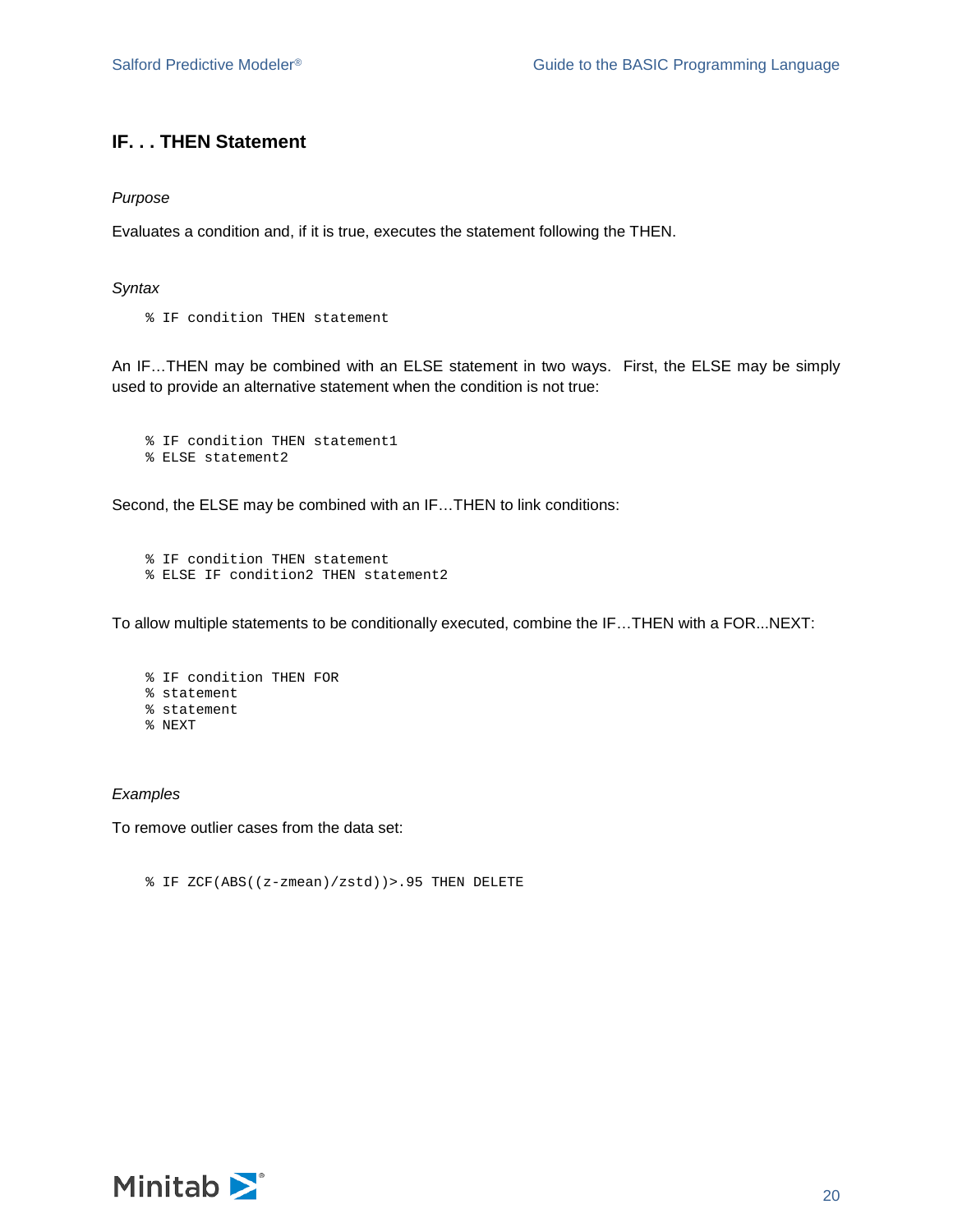## **LET Statement**

*Purpose*

Assign a value to a variable.

*Syntax*

The form of the statement is:

% LET variable = expression

The expression can be any mathematical expression, or a logical Boolean expression. If the expression is Boolean, then the variable defined will take a value of 1 if the expression is true or 0 if it is false. The expression may also contain logical operators such as AND, OR and NOT.

#### *Examples*

- $\text{\$ }$  LET AGEMONTH = YEAR BYEAR + 12\* (MONTH , BMONTH)
- % LET SUCCESS =(MYSPEED = MAXSPEED)
- % LET COMPLETE = (OVER = 1 OR END=1)